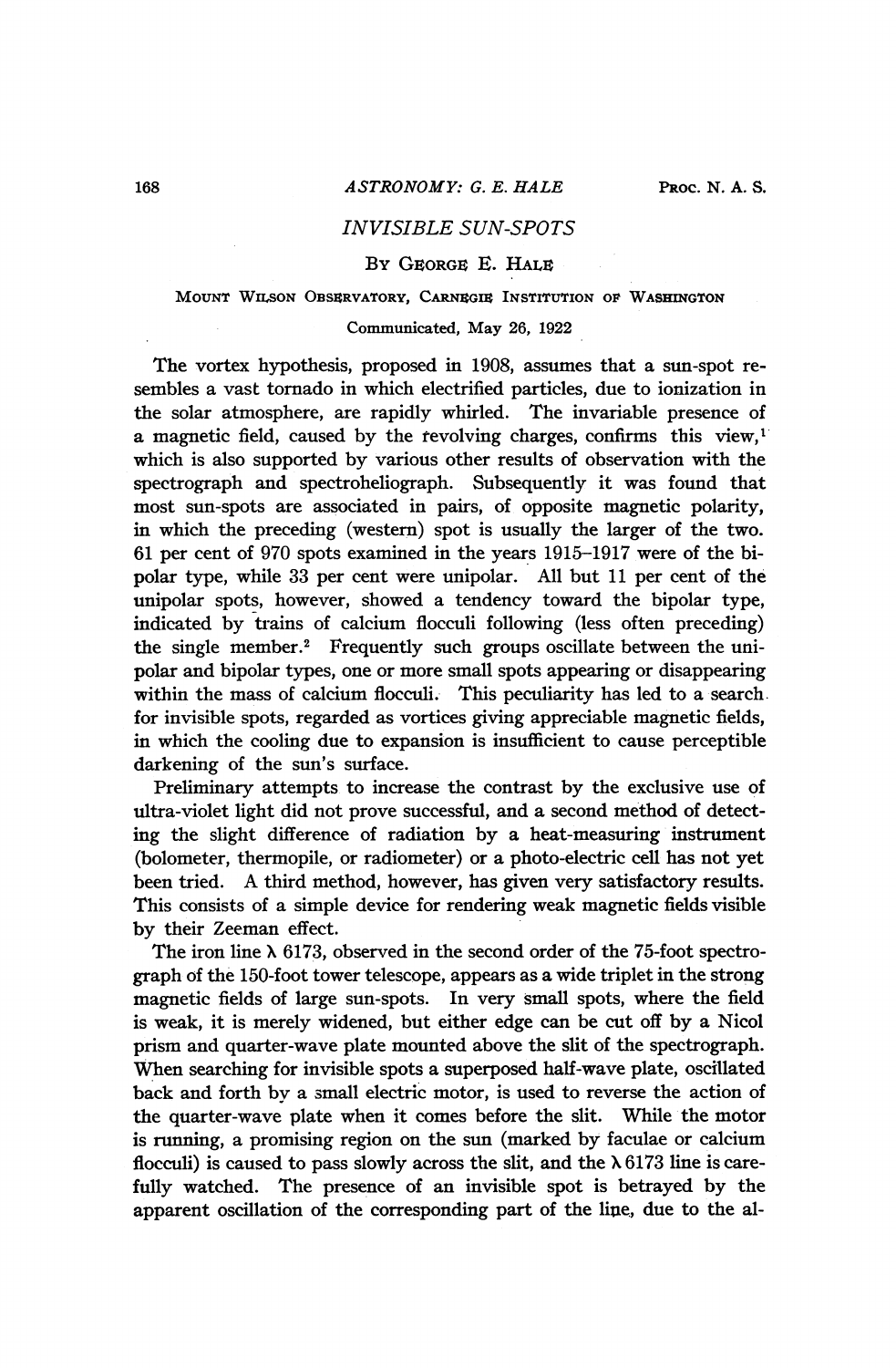ternate extinction of its red and violet edges. In this way magnetic fields of an intensity of 200 gausses can be detected.

A systematic search for invisible spots was begun by Mr. Ellerman and the writer on November 19, 1921, when two were found, with negative magnetic fields of 400 and 300 gausses, respectively, in the calcium flocculi following a positive single spot, No. 1920. One of these may not have belonged to this spot group, as it was about 4° south. Both were again detected by Mr. Ellerman on the following day, with slightly weaker fields. On November 21 only one could be found, and its position was -now indicated by a faint marking, which on the following day became a visible spot, with a field-strength of 300 gausses. The other invisible spot to the south was not found, but another spot, preceding it and not -previously detected magnetically, had also appeared.

Several other invisible spots have since been observed. The two small -spots constituting the following member of No. 1919, which disappeared -to the eye on November 25, were still detected magnetically by Nicholson on November 26 and on November 27, with positive fields of 300 and 200 gausses respectively. No. 1924, recorded from visual observations as a -positive unipolar spot, was found by Ellerman on December 12 to be followed by a negative magnetic field of 200 gausses; both this and another -invisible spot of negative polarity, observed by him on the following day, appeared as visible spots on December 14. On January 9, 1922 Ellerman -observed a positive invisible spot (300 gausses) following the eastern nega tive spot of a regular bipolar group, No. 1932. No spot was observed in -this position either before or after January 9. A small positive spot which -appeared in group No. 1938 on January 23, 1922, though not observed -either visually or magnetically on the two following days, was detected -by Ellerman as a positive invisible spot (400 gausses) on January 26. Following the unipolar spot No. 1942 an invisible negative spot (300 gausses) was observed on February 6 by Ellerman and on February 26 he found a positive invisible spot (500 gausses) following No. 1945 (nega tive) and a negative one (300 gausses) following No. 1947 (positive). No visible spots were seen in either of these positions. On March <sup>15</sup> Nicholson detected a negative invisible spot (300 gausses) following No. 1953 (positive) in the region where the following spots had disappeared.

In an examination of our earlier magnetic records we have found nine -other cases in which a local magnetic field was observed where no spot was recorded. Most of these were probably invisible spots, but as very -small visible spots at the points in question might have escaped notice, :and as the magnetic observations, were not followed up, they are not in cluded here.

The systematic observation of invisible spots, especially during the periods preceding and following the visible life of those that reach ma-